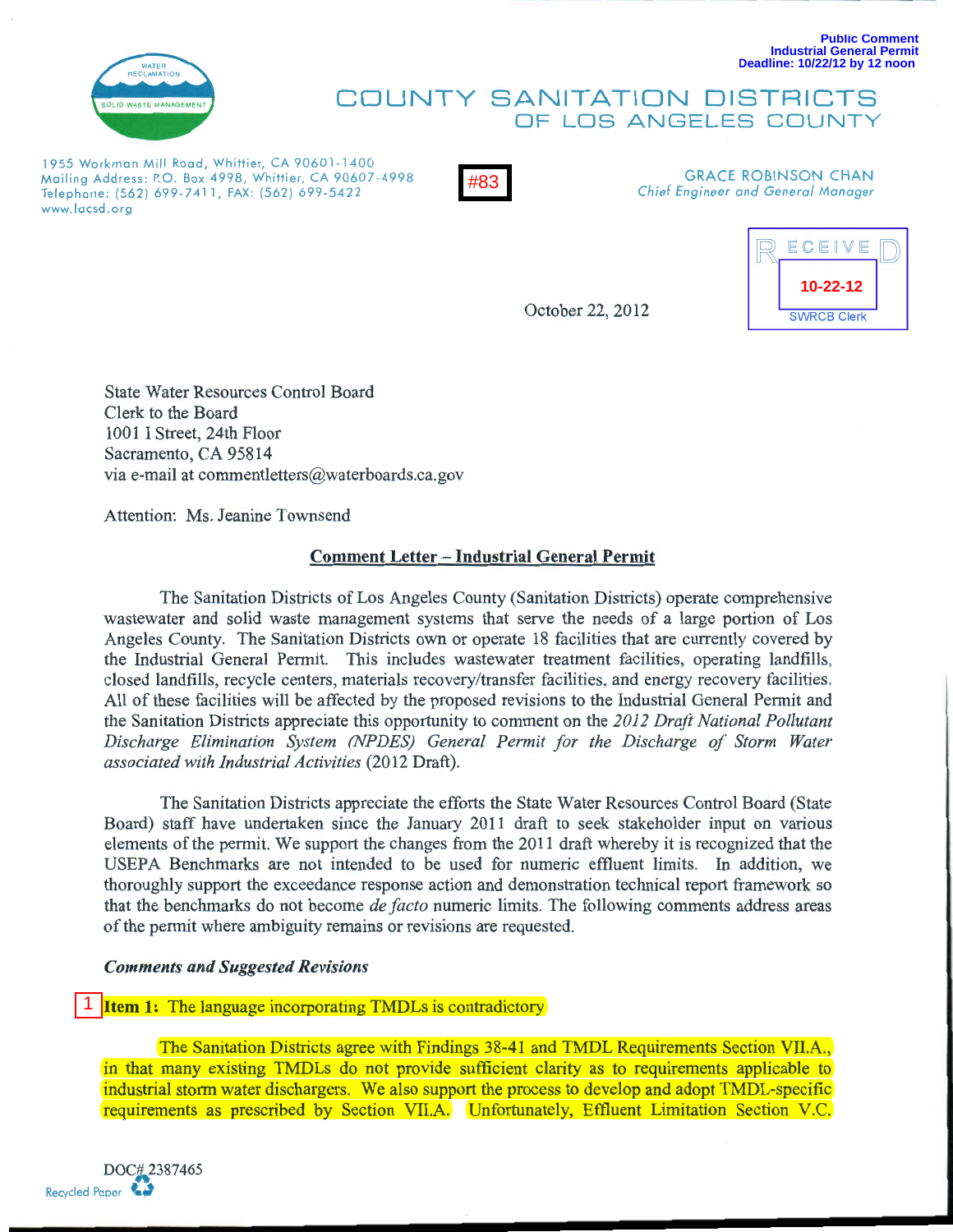contradicts Findings 38-41 and TMDL Requirements Section VII.A. by requiring blanket incorporation of TMDLs by reference and immediate compliance with existing and/or future approved TMDLs. More importantly, the language included in Section V.C. exposes permittees to premature and inappropriate administrative or third party actions to enforce TMDL requirements before the TMDLs are clarified for application to specific industrial storm water dischargers, and before those refined requirements are incorporated into the permit. The Sanitation Districts understand from staff that blanket incorporation was not the intent and request the following language replace the draft language in Section V.C. to address the conflict:

 "After TMDL-specific permit requirements are incorporated into this General Permit following the process outlined in Section VII.A., dischargers subject to one or more identified Total Maximum Daily Loads (TMDLs) shall comply with the applicable requirements listed in Attachment D."

**Item 2:** The definition of landfills, land application sites and open dumps that are subject to the draft permit is overly broad and should be refined to only include facilities with ongoing industrial operations.

The Sanitation Districts appreciate staff's effort to address this comment from the 2011 draft by revising the section addressing when a Notice of Termination can be filed; however, the revised language indicates that dischargers can request termination of coverage when "the facility has ceased operations, completed closure activities **and** removed all industrial related pollutants" (emphasis added). In the case of closed landfills, buried industrial pollutants remain on site. As such, this language could be interpreted in a way that prevents closed landfills from ever filing a Notice of Termination. Furthermore, this revision does not address the primary concern regarding ambiguity over the requirements for landfill coverage. Attachment A of the draft permit indicates that the permit applies to: **Example 2:** The definition of landfills, land application sites and open dumps that are subject to the permit is overly broad and should be refined to only include facilities with ongoing independints.<br>
The Sanitation Di

### *Landfills, Land Application Sites, And Open Dumps:*

*Sites that receive or have received industrial waste from any of the facilities covered by this General Permit, sites subject to regulations under Subtitle D of RCRA, and sites that have accepted waste from construction activities (construction activities include any clearing, grading, or excavation that results in disturbance of five acres or more).* 

This definition is overly broad and applies to virtually all landfills forever. This language is in conflict with the practice of many Regional Boards to allow landfills to terminate their coverage after they have completed closure activities. The conditions to require coverage for landfill  $\frac{1}{3}$  pould be clearly identified in the permit so that the standards are uniform throughout the State. The Sanitation Districts also request that the permit provide a cut-off date to exclude landfills that closed prior to the adoption of the closure requirements contained in the RCRA Subtitle D regulations.

We suggest the following revision to address these issues:

### "Landfills, Land Application Sites, And Open Dumps:

Sites that receive or have received industrial waste from any of the facilities covered by this General Permit, sites subject to regulations under Subtitle D of RCRA, and sites that have accepted waste from construction activities (construction activities include any clearing, grading, or excavation that results in disturbance of five acres or more). This does not apply to sites that closed prior to October 9, 1993 or to sites, or portions of sites, that have completed closure activities."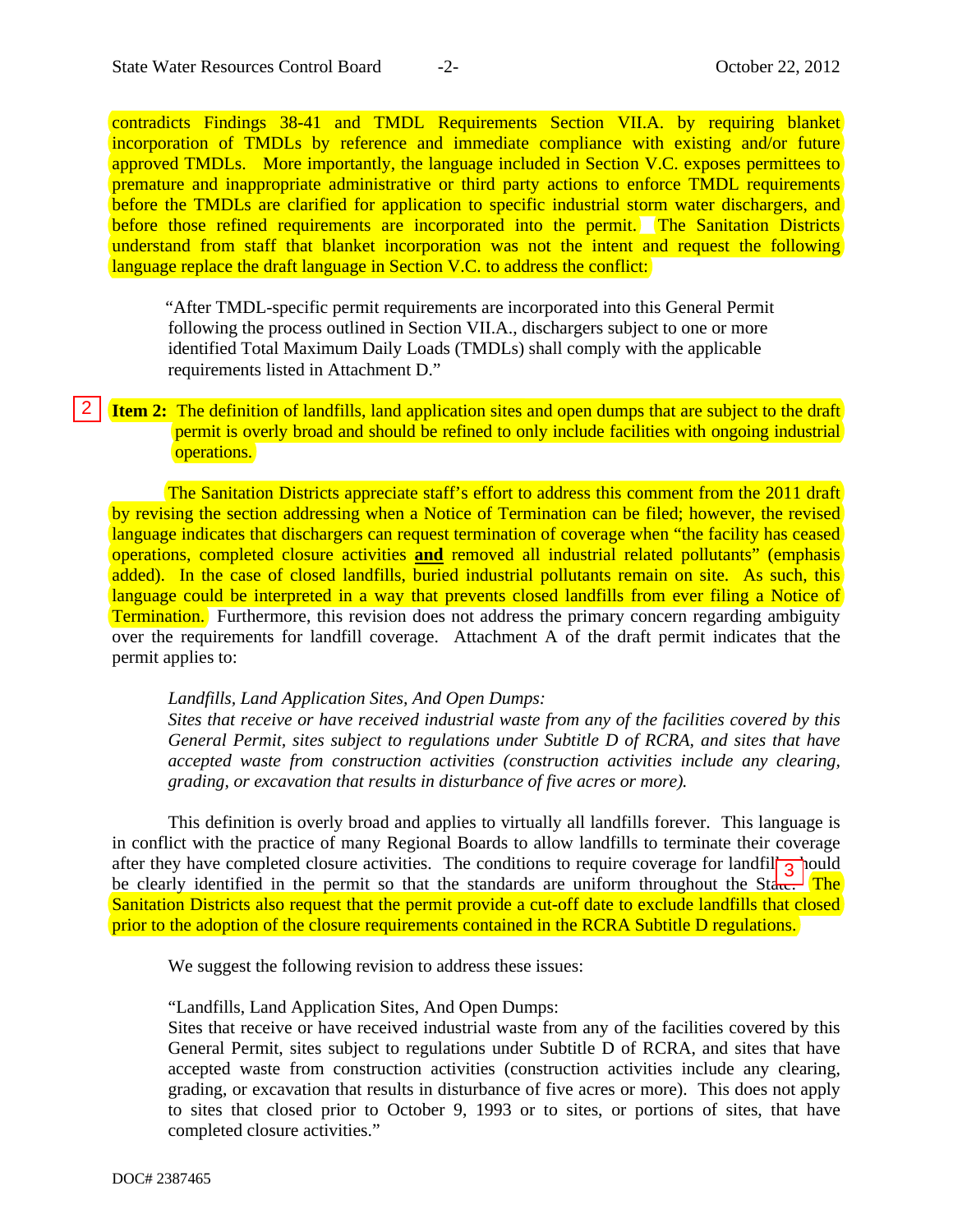**Item** <sup>4</sup>: Dischargers that implement structural BMPs to prevent the offsite discharge of stormwater should be allowed to take credit for prevented discharges when making determinations of compliance with Numeric Action Levels (NALs).

One of the primary BMPs implemented at the Sanitation Districts' wastewater treatment plants is to divert as much stormwater runoff as possible, including the first flush of every rain event from industrial areas of our sites, into the wastewater treatment system rather than allow the stormwater to be discharged offsite. In fact, when technically and operationally feasible, all stormwater flow is captured and treated with incoming wastewater so that no stormwater runoff from industrial areas of the treatment plants is discharged. Recently, the Los Angeles Regional Water Quality Control Board acknowledged that diversion of stormwater runoff is worthy of special consideration when it adopted Resolution No. R10-008 (Resolution), pertaining to the Total Maximum Daily Load for Pesticides and PCBs in Machado Lake. The language in the last paragraph of page 7 of Attachment A to this Resolution states: *"Stormwater dischargers that fully divert a stormwater discharge to the sanitary sewer may document the diversion as a wet-weather monitoring event and report both the flow and pollutant concentration as zero…The reported pollutant concentration of zero may be combined with other measured sample concentrations (from stormwater discharges that are not fully diverted) when demonstrating compliance with the WLA over the 3-year averaging period."*  4<br>
alcommunistic in music in the particule of the particular to the particular of the particular to the particule of the particule of the particular to the particular to the particular of the particular to the particular t

The Sanitation Districts request that the State Board include language similar to that found in Resolution No. R10-008, to provide dischargers proper credit for implementing structural BMPs that prevent stormwater from being discharged offsite. That language should allow the Sanitation Districts, and incentivize other industrial users, to capture and treat stormwater runoff and to calculate and report a flow-weighted (by volume) concentration when considering compliance with NALs. Under this proposal, all captured stormwater runoff would be allocated a zero concentration for the entire volume of flow diverted from offsite discharge. For an example of different methods to calculate a flow weighted average, please see Attachment A to our previous comment letter dated April 28, 2011, which has also been attached to this letter for your convenience.

To address our comment, we request the following language be added to both Section XII.A.1.a., Annual NAL Exceedance, and Section XII.A.1.b., Instantaneous Maximum NAL Exceedance:

"Dischargers that divert stormwater to wastewater collection or treatment facilities or otherwise prevent offsite discharge as stormwater may report the concentration of water quality constituents as zero for all flow diverted. The constituent concentration of zero may be averaged, on a flow-weighted basis, with other measured sample concentrations from stormwater that was discharged when reporting and demonstrating compliance with both Annual and Instantaneous Maximum NALs."

**Item** 5 Storms that exceed the Design Storm should not be considered triggers for Exceedance Response Actions (ERAs)

The Sanitation Districts support the use of the 85th percentile, 24-hour storm as the Design Storm. In addition to the inclusion of a design storm for treatment control BMPs, the Sanitation Districts recommend specifying the same storm event in the ERA section of the draft Industrial General Permit.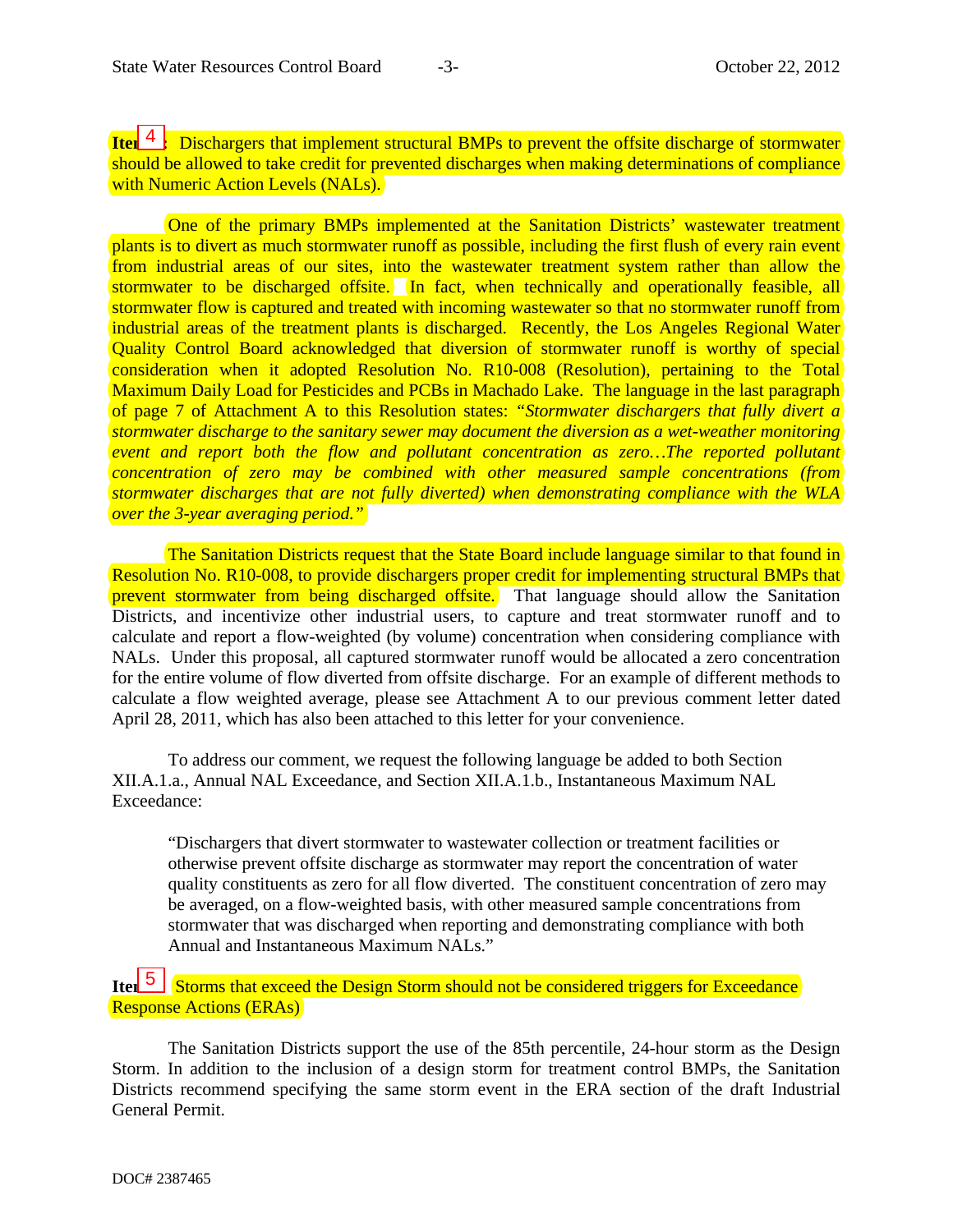State Water Resources Control Board -4- Corober 22, 2012

The Industrial General Permit should explicitly limit data used in assessing NAL exceedances to data collected from storm events that do not exceed the Design Storm event specified in the permit. Without this clarification, there will be a mismatch between the event magnitude required for treatment controls and that required to assess the need for additional controls in the ERA process.

The Sanitation Districts thank you in advance for your careful consideration of our comments. If you have any questions concerning this letter or need additional information, please contact the undersigned at (562) 908-4288, extension 2826.

Very truly yours,

Grace Robinson Chan

Thot M. Ruther

Kristen M. Ruffell Section Head Water Quality Section

KMR:cv